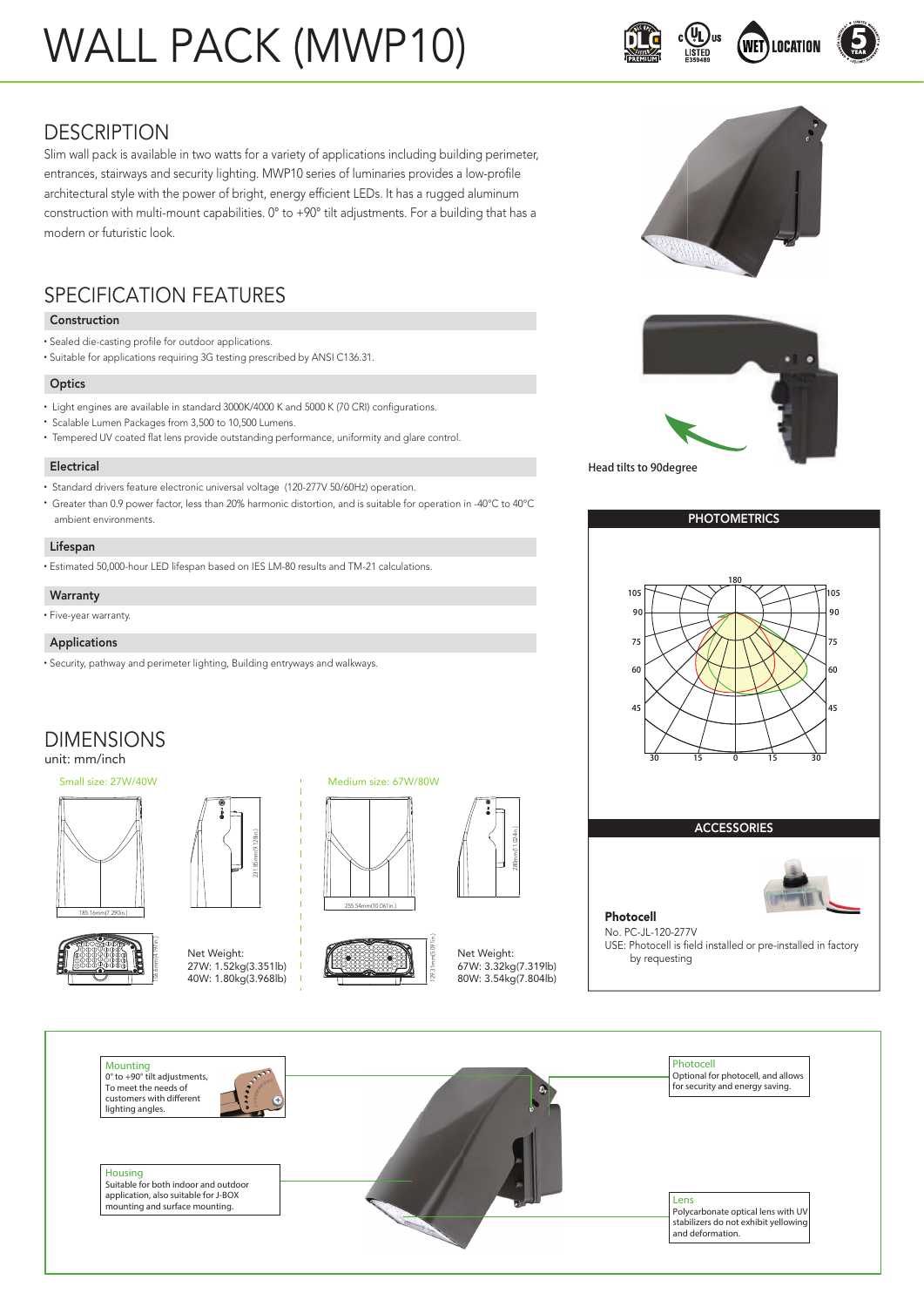## PERFORMANCE DATA

|                     |                     | 3000K(70CRI)  |            | 4000K(70CRI)  |                      | 5000K(70CRI)  |                      |
|---------------------|---------------------|---------------|------------|---------------|----------------------|---------------|----------------------|
| <b>SYSTEM WATTS</b> | VOLTAGE             | <b>LUMENS</b> | <b>LPW</b> | <b>LUMENS</b> | <b>LPW</b>           | <b>LUMENS</b> | <b>LPW</b>           |
| 27W                 | 120-277VAC          | 3500lm        | 130 lm/W   | 3600lm        | 133 lm/W             | 3600lm        | 133 lm/W             |
| 40W                 | 120-277VAC/347-480V | 5000lm        | 125 lm/W   | 5200lm        | 130 lm/W             | 5200lm        | 130 lm/W             |
| 67W                 | 120-277VAC/347-480V | 8600lm        | 128 lm/W   | 8800lm        | $131 \, \text{Im/W}$ | 8800lm        | 131 lm/W             |
| 80W                 | 120-277VAC          | 10000lm       | 125 lm/W   | 10500lm       | 131 lm/W             | 10500lm       | $131 \, \text{Im/W}$ |

## ELECTRICAL DATA

| Number<br>Of Drivers | <b>Driver Current</b><br>(mA) | <b>Nominal Power</b><br>(W) | <b>INPUT VOLTAGE</b><br>(V) | <b>CURRENT</b><br>(Amps) |
|----------------------|-------------------------------|-----------------------------|-----------------------------|--------------------------|
| $1\,$                | 430                           | 27                          | 120                         | 0.23                     |
|                      |                               | 27                          | 208                         | 0.13                     |
|                      |                               | $27\,$                      | 240                         | 0.11                     |
|                      |                               | 27                          | 277                         | 0.10                     |
| $\mathbf{1}$         | 640                           | 40                          | 120                         | 0.33                     |
|                      |                               | 40                          | 208                         | 0.19                     |
|                      |                               | 40                          | 240                         | 0.17                     |
|                      |                               | 40                          | 277                         | 0.14                     |
| $1\,$                | 1110                          | 67                          | 120                         | 0.56                     |
|                      |                               | 67                          | 208                         | 0.32                     |
|                      |                               | 67                          | 240                         | 0.28                     |
|                      |                               | 67                          | 277                         | 0.24                     |
| $\mathbf{1}$         | 2120                          | 80                          | 120                         | 0.67                     |
|                      |                               | 80                          | 208                         | 0.38                     |
|                      |                               | 80                          | 240                         | 0.33                     |
|                      |                               | 80                          | 277                         | 0.29                     |

ORDERING GUIDE Example:MWP10 40W 27V 50K Y YYY

| <b>Fixture Type</b>           | <b>Power Consumption</b> | <b>Input Voltage</b> | <b>CCT</b>       | Finish               | <b>Photocell (Option)</b>      | <b>Dimmable</b>           | <b>Internal Code</b> |
|-------------------------------|--------------------------|----------------------|------------------|----------------------|--------------------------------|---------------------------|----------------------|
|                               |                          |                      |                  |                      |                                |                           |                      |
| <b>MWP10 Wall Pack Series</b> | 27<br>27Watts            | 27V 120-277V         | <b>30K 3000K</b> | <b>D</b> Dark Bronze | PO 120-277V Photocell          | D 0-10 Dimmable           | <b>Blank</b>         |
|                               | 40<br>40Watts            |                      | 40K 4000K        | <b>B</b> Black       | <b>Blank</b> Without Photocell | <b>Blank</b> NON Dimmable | Alphanumeric         |
|                               | 67<br>67Watts            |                      | <b>50K 5000K</b> | <b>W</b> White       |                                |                           |                      |
|                               | 80<br>80Watts            |                      |                  |                      |                                |                           |                      |

Note: The 80W is limited to dimmable.